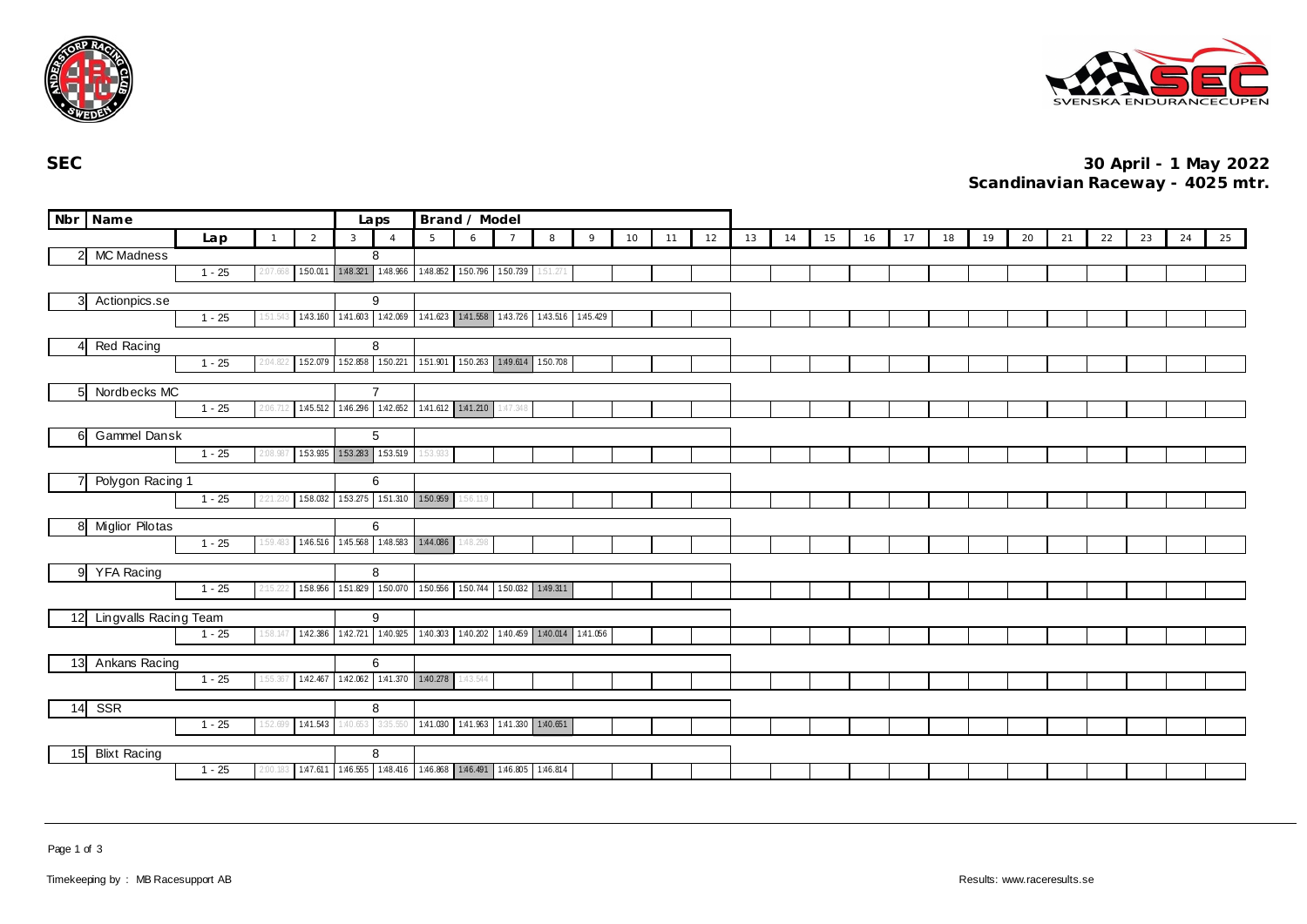



**SEC 30 April - 1 May 2022 Scandinavian Raceway - 4025 mtr.**

|                    | Nbr Name         |          |              |                |                | Laps                                                    | Brand / Model                       |                                     |                |   |          |    |    |    |    |    |    |    |    |    |    |    |    |    |    |    |    |
|--------------------|------------------|----------|--------------|----------------|----------------|---------------------------------------------------------|-------------------------------------|-------------------------------------|----------------|---|----------|----|----|----|----|----|----|----|----|----|----|----|----|----|----|----|----|
|                    |                  | Lap      | $\mathbf{1}$ | $\overline{2}$ | $\overline{3}$ | $\overline{A}$                                          | $5\overline{5}$                     | 6                                   | $\overline{7}$ | 8 | 9        | 10 | 11 | 12 | 13 | 14 | 15 | 16 | 17 | 18 | 19 | 20 | 21 | 22 | 23 | 24 | 25 |
|                    | 16 The Wolves    |          |              |                |                |                                                         |                                     |                                     |                |   |          |    |    |    |    |    |    |    |    |    |    |    |    |    |    |    |    |
|                    |                  | $1 - 25$ | 2:04.645     |                |                | 147.858 146.933 147.763 146.984 148.082 151.977         |                                     |                                     |                |   |          |    |    |    |    |    |    |    |    |    |    |    |    |    |    |    |    |
| 17 Östmarks Racing |                  |          |              |                |                | $\overline{7}$                                          |                                     |                                     |                |   |          |    |    |    |    |    |    |    |    |    |    |    |    |    |    |    |    |
|                    |                  | $1 - 25$ | 2:04.645     |                |                | 147.754 145.513 147.586 145.419 144.862 149.860         |                                     |                                     |                |   |          |    |    |    |    |    |    |    |    |    |    |    |    |    |    |    |    |
|                    |                  |          |              |                |                |                                                         |                                     |                                     |                |   |          |    |    |    |    |    |    |    |    |    |    |    |    |    |    |    |    |
|                    | 19 A-däck Racing |          |              |                |                | 6                                                       |                                     |                                     |                |   |          |    |    |    |    |    |    |    |    |    |    |    |    |    |    |    |    |
|                    |                  | $1 - 25$ | 2:05.138     |                |                | 1.48.355 1.45.673 1.46.060 1.45.217                     |                                     | 1:53.568                            |                |   |          |    |    |    |    |    |    |    |    |    |    |    |    |    |    |    |    |
| 21                 | TEAM RACE 1      |          |              |                |                | 8                                                       |                                     |                                     |                |   |          |    |    |    |    |    |    |    |    |    |    |    |    |    |    |    |    |
|                    |                  | $1 - 25$ | 2:03.:       |                |                | 1.42.656 1.40.691 1.38.838                              |                                     | 138.936 139.340 139.456 139.631     |                |   |          |    |    |    |    |    |    |    |    |    |    |    |    |    |    |    |    |
|                    |                  |          |              |                |                |                                                         |                                     |                                     |                |   |          |    |    |    |    |    |    |    |    |    |    |    |    |    |    |    |    |
|                    | 22 Kraftw erket  |          |              |                |                | 8                                                       |                                     |                                     |                |   |          |    |    |    |    |    |    |    |    |    |    |    |    |    |    |    |    |
|                    |                  | $1 - 25$ | 2:15.060     |                |                | 1.59.127 1.55.618 1.52.733                              | 1.52.328 1.53.798 1.55.801 1.52.966 |                                     |                |   |          |    |    |    |    |    |    |    |    |    |    |    |    |    |    |    |    |
| 23 Wackorillaz     |                  |          |              |                |                | 8                                                       |                                     |                                     |                |   |          |    |    |    |    |    |    |    |    |    |    |    |    |    |    |    |    |
|                    |                  | $1 - 25$ | 2:07.189     |                |                | 149.230 147.998 146.626 148.938 148.964 148.894 148.117 |                                     |                                     |                |   |          |    |    |    |    |    |    |    |    |    |    |    |    |    |    |    |    |
|                    |                  |          |              |                |                | 4                                                       |                                     |                                     |                |   |          |    |    |    |    |    |    |    |    |    |    |    |    |    |    |    |    |
| 25                 | Ett Lag          | $1 - 25$ | 1:47.329     |                |                | 140.129 1.40.218 1.41.723                               |                                     |                                     |                |   |          |    |    |    |    |    |    |    |    |    |    |    |    |    |    |    |    |
|                    |                  |          |              |                |                |                                                         |                                     |                                     |                |   |          |    |    |    |    |    |    |    |    |    |    |    |    |    |    |    |    |
| 26                 | The Wolverines   |          |              |                | 6              |                                                         |                                     |                                     |                |   |          |    |    |    |    |    |    |    |    |    |    |    |    |    |    |    |    |
|                    |                  | $1 - 25$ | 2:24.112     |                |                | 2:19.319 2:11.740 2:12.779 2:13.438 2:15.332            |                                     |                                     |                |   |          |    |    |    |    |    |    |    |    |    |    |    |    |    |    |    |    |
| 28                 | Team Örnarna     |          |              |                |                | 8                                                       |                                     |                                     |                |   |          |    |    |    |    |    |    |    |    |    |    |    |    |    |    |    |    |
|                    |                  | $1 - 25$ | 2:13.681     |                |                | 156.963 155.936 155.239                                 |                                     | 155.133 153.531 153.557 153.937     |                |   |          |    |    |    |    |    |    |    |    |    |    |    |    |    |    |    |    |
|                    |                  |          |              |                |                |                                                         |                                     |                                     |                |   |          |    |    |    |    |    |    |    |    |    |    |    |    |    |    |    |    |
| 32                 | Barilla Racing   |          |              |                |                | 9                                                       |                                     |                                     |                |   |          |    |    |    |    |    |    |    |    |    |    |    |    |    |    |    |    |
|                    |                  | $1 - 25$ | 1:58.841     | 152.059        |                | 150.395 1:48.129                                        |                                     | 1.47.320 1.46.417 1.47.295 1.49.760 |                |   | 1:55.728 |    |    |    |    |    |    |    |    |    |    |    |    |    |    |    |    |
| 53                 | Wackorillazz     |          |              | 8              |                |                                                         |                                     |                                     |                |   |          |    |    |    |    |    |    |    |    |    |    |    |    |    |    |    |    |
|                    |                  | $1 - 25$ | 1:58.362     |                |                | 1.47.824 1.45.179 1.44.015                              |                                     | 1.46.127 1.44.125 1.42.811 1.43.203 |                |   |          |    |    |    |    |    |    |    |    |    |    |    |    |    |    |    |    |
|                    |                  |          |              |                |                |                                                         |                                     |                                     |                |   |          |    |    |    |    |    |    |    |    |    |    |    |    |    |    |    |    |
| 54                 | JAA Racing       |          |              |                |                | $\overline{7}$                                          |                                     |                                     |                |   |          |    |    |    |    |    |    |    |    |    |    |    |    |    |    |    |    |
|                    |                  | $1 - 25$ | 2:05.642     |                |                | 148.549 150.150 146.165 147.342 147.697 147.168         |                                     |                                     |                |   |          |    |    |    |    |    |    |    |    |    |    |    |    |    |    |    |    |